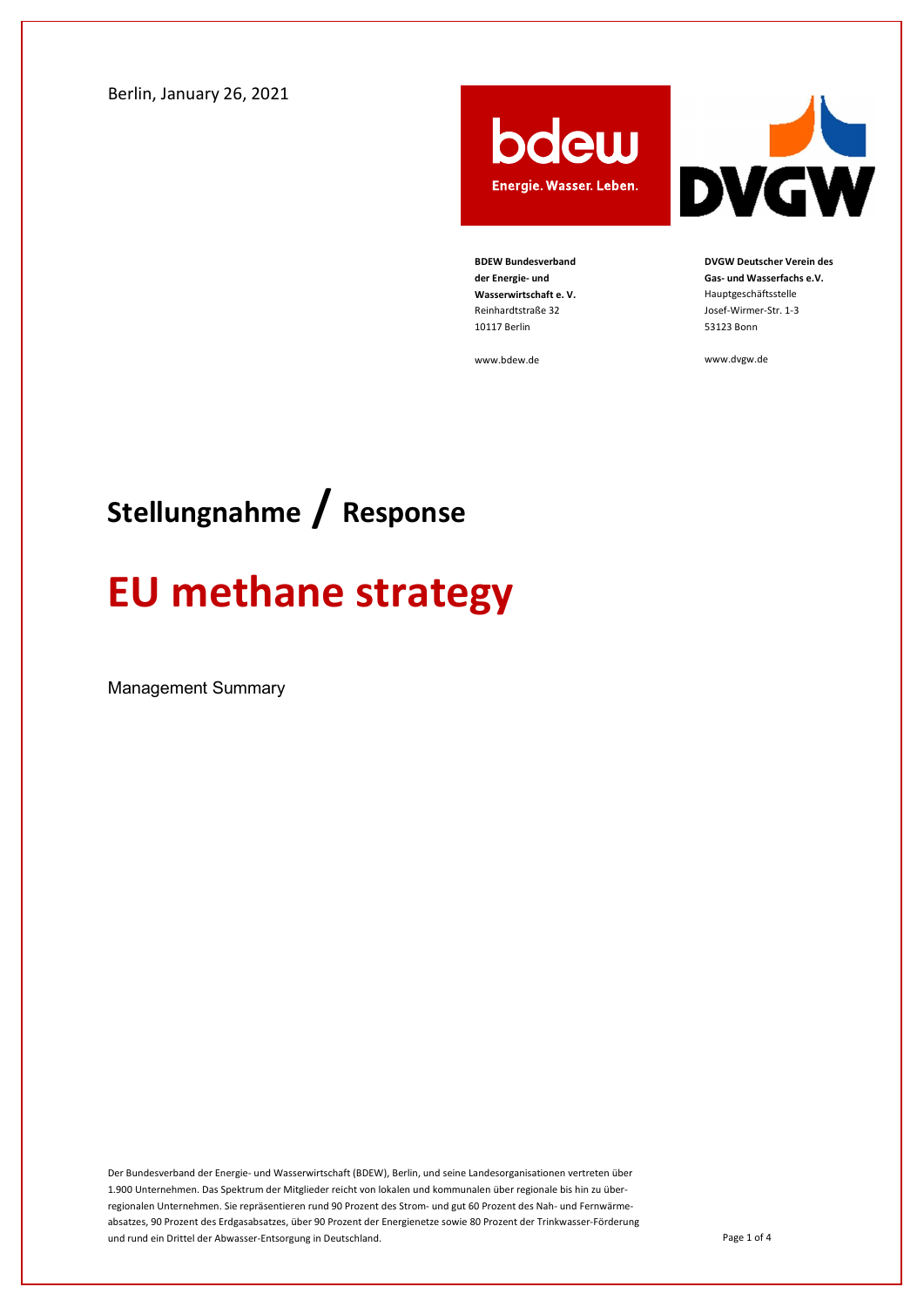

#### Management Summary

BDEW and DVGW support the European Commission's goal to further reduce anthropogenic methane emissions. The Methane Strategy is a solid basis to achieve this goal.

- The gas sector will reduce methane emissions even further; but efforts must be made by all sectors.
	- $\rightarrow$  There is consensus that methane emissions must be further reduced. Four fifths of all anthropogenic methane emissions in the EU can be attributed to the agriculture and waste sectors, while emissions from the oil and gas industry amount to around six percent (source: UNFCCC). But the gas sector is also taking its share of responsibility.
	- $\rightarrow$  Companies in the gas sector have successfully invested in measures to reduce emissions for many years. In Germany, methane emissions have already been reduced by 40 percent between 1990 and 2017. Gas infrastructure operators and producers are already working on specific projects that will help to reduce emissions even further.
	- $\rightarrow$  To meet the climate targets, it is essential that all sectors make contributions in accordance with their share of methane emissions. This requires a continuous improvement of measures to detect and reduce methane emissions.
- Further improving Metering, Reporting and Verification (MRV) and Leak Detection and Repair (LDAR) measures
	- $\rightarrow$  The gas sector is committed to detect and repair gas leaks as quickly as possible. Having solid information on the source and quantity of methane emissions is a basic requirement for defining effective measures to reduce these emissions. Therefore, BDEW and DVGW support the European Commission's plans to improve the existing database across the EU.
	- $\rightarrow$  Plans to further reduce gas leaks are welcomed. They must build on previous measures taken by the gas industry that already led to a significant reduction of leaks in Germany. These measures include replacing old pipelines with modern materials, inspecting routes (by foot), as well as monitoring, maintaining, and repairing gas pipes and systems. On the TSO level, mobile compressors and mobile flares can often replace gas purging and the use of pneumatic valves. This also leads to a considerable reduction of methane emissions.
	- $\rightarrow$  The Commission recognises that voluntary and private sector initiatives are important tools to rapidly make progress on measuring, reporting, and reducing methane emission across all sectors. It is appreciated that the Commission wants to make these initiatives the basis for the upcoming legislative process.
	- $\rightarrow$  While reducing venting and flaring can be generally supported, technical feasibility and cost efficiency must be considered as well. As recognised by the Commission, both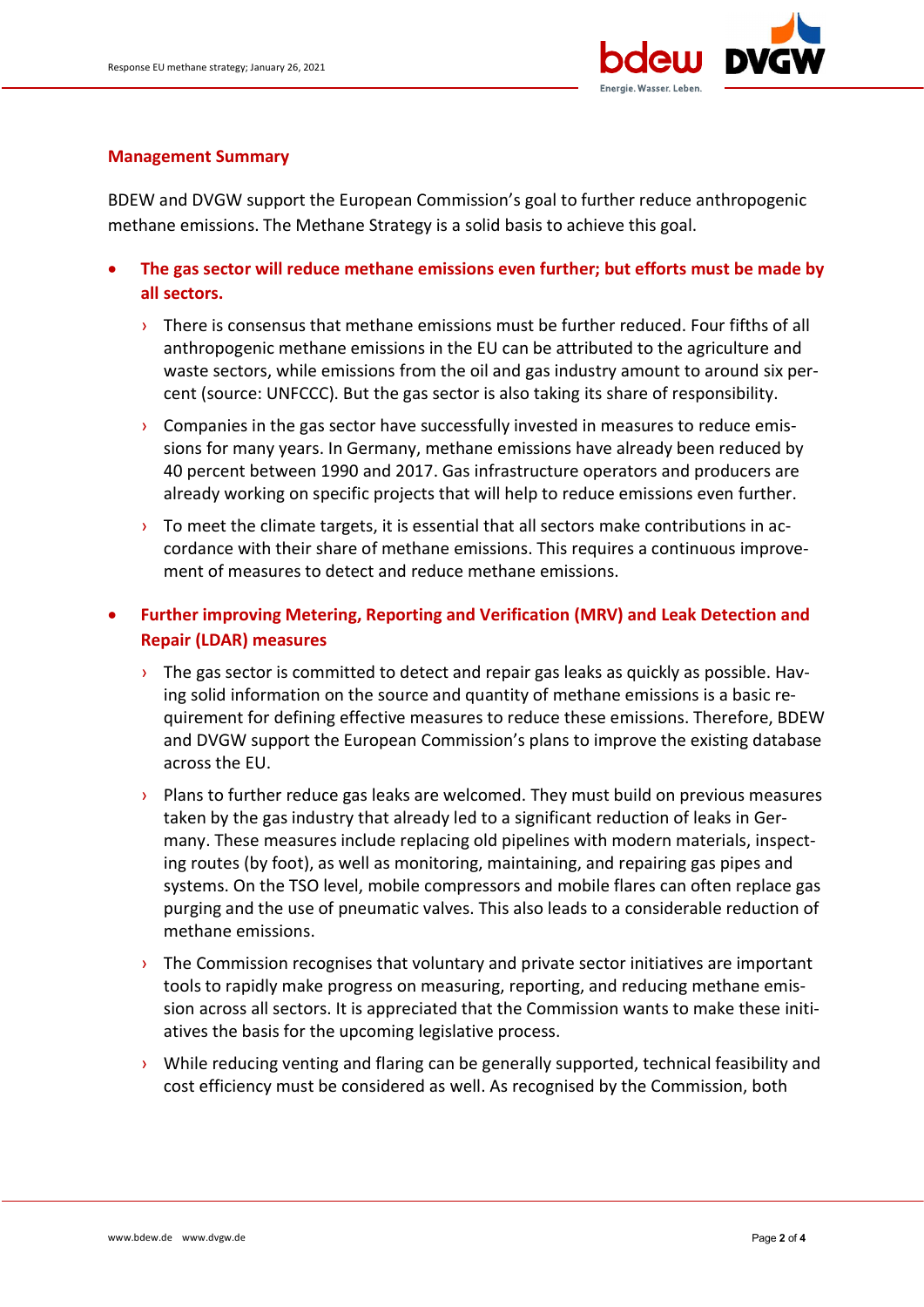

measures must continue to be allowed for the purpose of maintaining technical safety or security of supply.

It is welcomed that the Commission calls on National Regulatory Authorities to recognise LDAR-related investments as allowed costs for regulated entities.

### Having an international impact beyond the EU

- It is welcomed that the EU wants to use diplomatic channels and support voluntary initiatives to advocate for a global reduction of methane emissions. Methane emissions from the oil and gas industry only amount to 0.6 percent of European GHG emissions (source: UNFCCC). This demonstrates that European efforts alone are insufficient in addressing this global challenge. Therefore, the EU has a pioneering role.
- $\rightarrow$  Many gas companies around the world have already significantly reduced methane emissions by taking measures to detect and repair leaks. They are active in joint projects such as the "Methane Guiding Principles" (MGP) initiative or the "Oil & Gas Methane Partnership" (OGMP). These initiatives have an impact beyond the EU.

#### Producing biogas reduces methane emissions from agriculture

- It is appreciated that the European Commission supports biogas production from waste materials to reduce methane emissions from the agriculture sector. However, a sustainable soil management must be guaranteed to avoid further nitrate and phosphate pollution.
- It is vital to upgrade biogas to biomethane and feed it to the overall market. This will lead to more flexibility and has the greatest benefit for the decarbonisation of the gas industry.

#### Measures to reduce methane emissions from wastewater

- $\rightarrow$  With respect to methane emissions from wastewater, the data situation must be improved first. It is welcomed that the Commission intends to do more research on this topic to get a clear picture of the situation in Europe. BDEW and DVGW believe that any further measures to reduce methane emissions in the wastewater sector must be based on the results of these studies. Emission reductions that have already been achieved must be carefully considered when making any new regulations.
- $\rightarrow$  The profitability of sewage gas production and its subsequent conversion into electricity should not be limited by tight regulations, as it is an essential part of the wastewater treatment process.